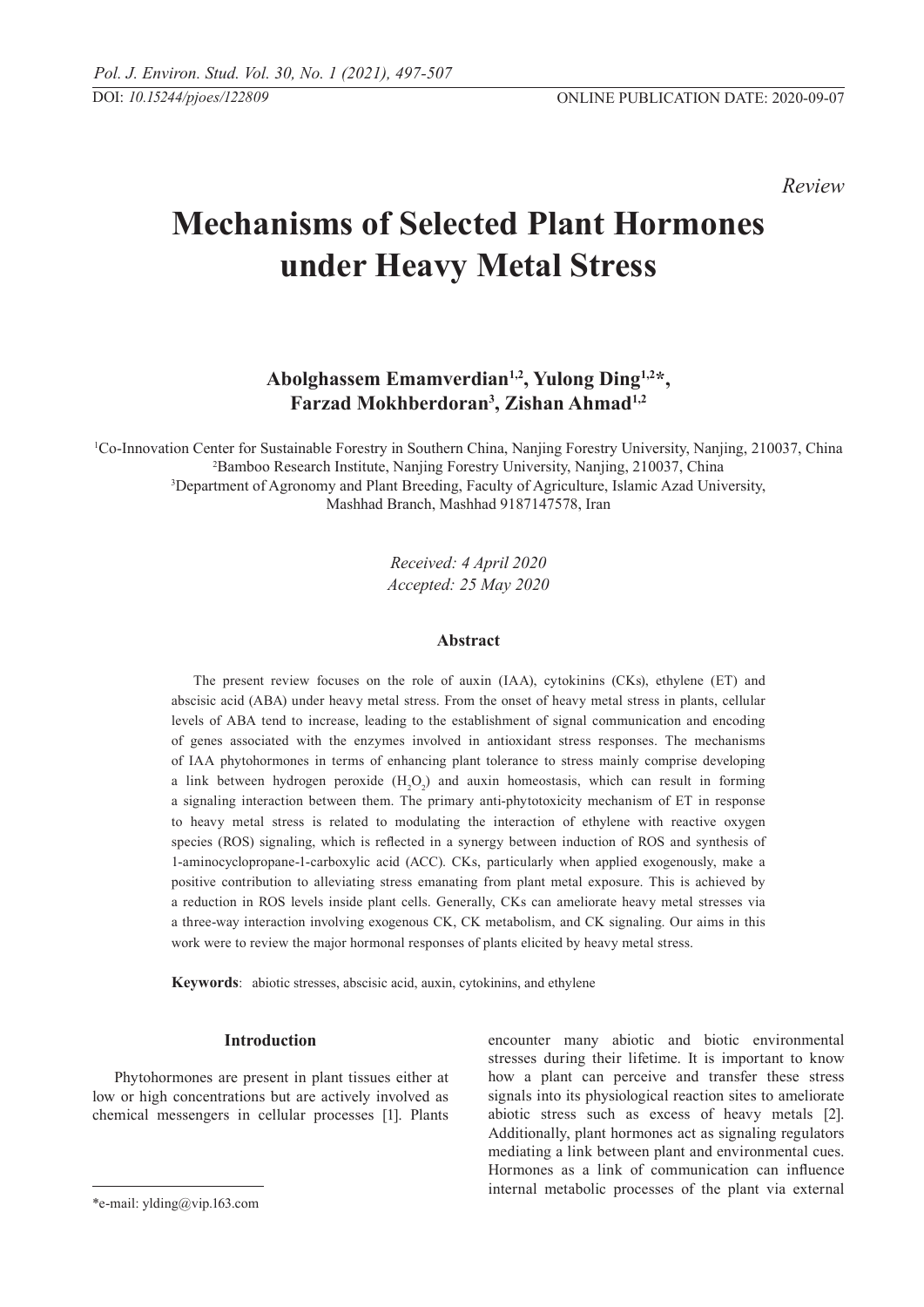signals. This regulates plant growth and development, especially under stressful conditions [3]. Among phyto-hormones, abscisic acid (ABA) is one of the important hormones that can impact the efficiency and functionality of other hormones [3]. ABA controls and regulates gene expression connected with the signaling molecules involved in stress responses, leading to amelioration of environmental stresses faced by plants, and as a result, it is called a "stress hormone" [4]. ABA acts as a sensor (ABA-Sensor) for perception of external stress factors by plants [5]. Auxins (IAA) is another important phyto-hormone [6-7], which plays an essential role in an array of plant's basic processes of life including embryogenesis, vascular tissue formation, organ differentiation and is involved in regulating plant defense responses to environmental stress [8]. Cytokinin (CK) participates in cellular function of higher plants in various forms including zeatin, dihydrozeatin and isopentenyladenine [9-10]. There is an inverse relationship between the reduced CK concentration in plant and the accumulation of ABA that can lead to improving plant resistance to stress [11]. Ethylene (ET) as one of the essential phytohormones plays a vital role in plant growth regulation. ET at the appropriate level (10 g L−1) can modulate seed dormancy and seed germination process [12]. 1-aminocyclopropane-1 carboxylic acid (ACC) has an essential role in ethylene biosynthesis [13]. With the excess of heavy metals in the plant and the onset of oxidative stress, ACC takes on an important role to ameliorate early oxidative stress by forming a link between ACC and glutathione (GSH) [14]. In a study on *Arabidopsis thaliana*, the results revealed that ACC was able to control oxidative stress caused by cadmium by impacting signaling genes and alteration in GSH concentration. This shows that ACC stimulates antioxidant defense mechanisms against heavy metals stress [15]. In general, the impact of excess metals on the induction of ethylene is metal type and concentration dependent. It is reported that Cd, as a toxic nonessential element, has a significant role in stimulating ethylene, raising ethylene levels within plant tissues [16]. Today, with increasing anthropogenic activity, the problem of heavy metal contamination is one of the major concerns for humans. Therefore, it is necessary to introduce and identify determining factors in containing these stressors in plants. In this article, we reviewed the mechanism involved in reducing abiotic stress especially heavy metals by phytohormones in plants based on recent studies.

#### Phytohormones and Defense Mechanisms

By impacting accumulation and transfer of metal ions within plant organs and tissues, as well as by stimulating plant antioxidant enzymatic activity, ABA can mitigate heavy metal stress and protect plant cells [17-18]. The root meristems have been known as primary production sites for ABA. Consequently, ABA can provide initial protection barrier against heavy metal excess in the rhizosphere as plants first come into contact with metal ions in the soil. In a study on *Phragmites* and *Typha,* it was found that Cd-induced ABA accumulation in the plant roots was considerably more conspicuous than the shoots, conferring enhanced tolerance to the metal stress [19]. Therefore, it seems that the enhanced ABA concentration in root has a role in reducing the ion activities of metals. The link between auxin signaling and ROS metabolism is crucial to adjusting plant growth and development under stressful conditions [20].  $H_2O_2$  is an important component of ROS that not only affects plant vital processes such as photosynthesis and transpiration but also participates in signal transduction system. The molecular characteristics leading to the effectiveness of  $H_2O_2$  in signaling processes include features such as limited reactivity and protracted life duration [21]. Cytokinins (CKs), applied exogenously to plant, can ameliorate heavy metal stress through pathways involving CK metabolism and CK signaling [22]. There is a reverse relationship between the change in levels of ABA and CK where CK and ABA act antagonistically to one another [23], which can result in plant enhanced resistance to stress through increasing apical dominance and regulating stomatal aperture [11]. Additionally, it is reported that ABA and ethylene participate in plant growth and development via both antagonistic and synergistic actions [24]. Ethylene is one of the important stress hormones under adverse environmental conditions [25-26-27]. Aminocyclopropane-1-carboxylic acid synthase (ACC synthase, ACS) is an enzyme that is involved in ethylene biosynthesis**.** ACC oxidase converts ACC (1-aminocyclopropane-1-carboxylic acid) to ethylene [12]. These processes occur when plants are exposed to different living and non-living stresses [12]. In heavy metal stress conditions, ACC synthase activity increases with rising ACC levels in plants [16-28]. In this condition, the amount of ACC improves plant defense against stress and preserves proteins involved in the activation and transcription of stress-related genes. These genes are responsible for encoding proteins that have protective role in plants in stress conditions [29]. In the following, we refer to the major mechanisms adopted by the four main phytohormone groups to counteract abiotic stresses, in particular, heavy metals.

# The role of IAA in Response to Abiotic Stress

Auxin is known as a signaling molecule with important roles during plant life such as cell division and expansion, embryogenesis, meristem development, maintenance of polarity and tissue and organ development [30-31]. Also, auxin plays an essential role in plant growth and development processes including tropic responses, organ pattern formation, apical dominance and vascular development [31-32]. There are more than four auxin forms in plants, including 1-indole-3-acetic acid (IAA), 2-ndole-3-propionic acid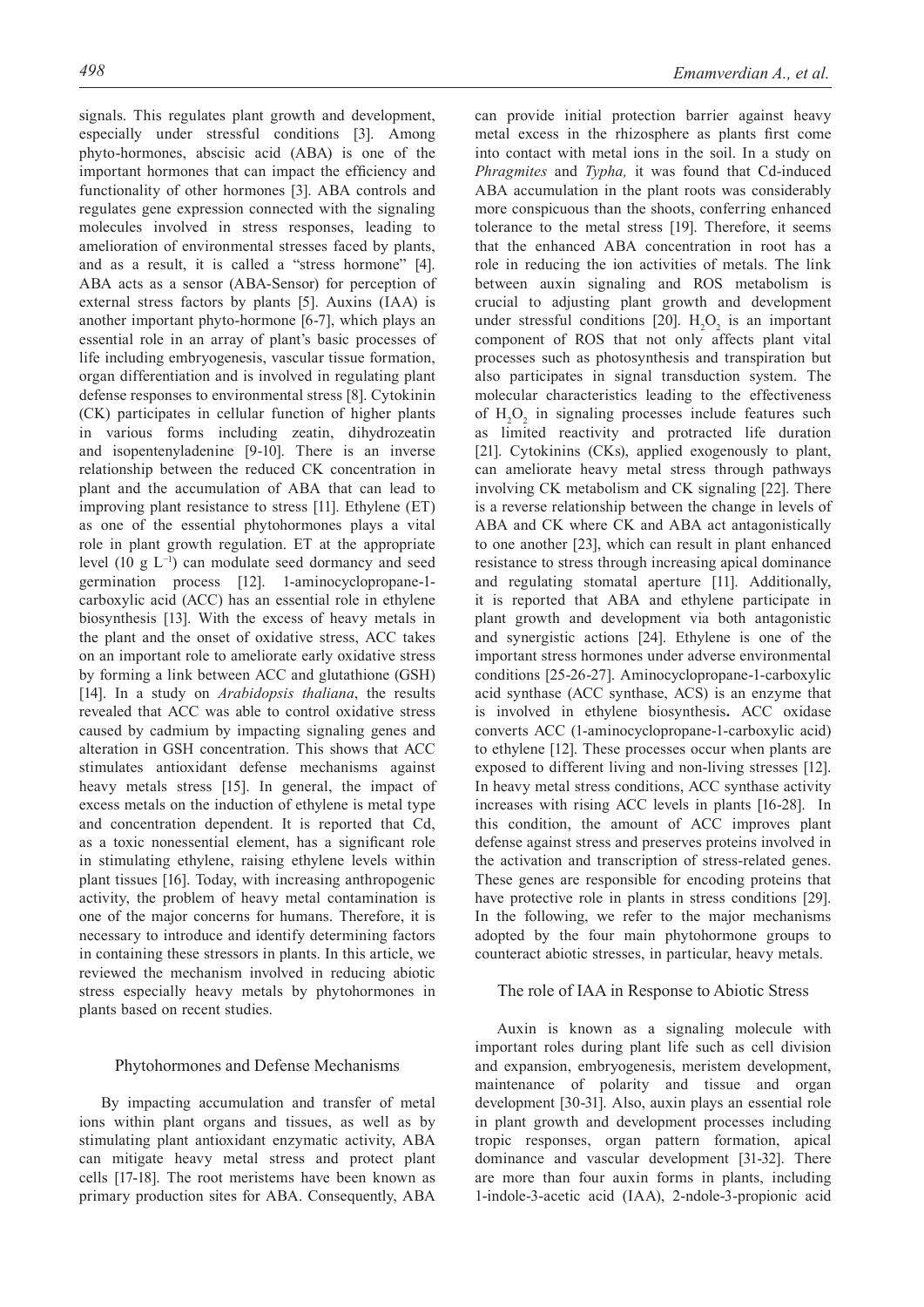(IPA), 3-indole-3-butyric acid (IBA), 4-4-chloroindole-3-acetic acid (4-CI-IAA) and 3-phenylacetic acid (PAA). IAA is the most important auxin, and makes up approximately 1% of auxins in total plant tissue [33]. IAA is a phytohormone (indole-3-acetic acid. IAA) with an important mediatory role in plant growth and development [2]. Also, auxin is an integrator of environmental signals [30]. It is present in nearly all plant parts and organs so that it forms gradients of auxin in plants. This gradient of auxin is predisposed to change depending on plant variables such as plant organ, growth stage and stress type [34]. The pathway of indole-3-pyruvic acid (IpyA) biosynthesis and activities of its associated enzymes can lead to auxin generation in plants [35]. The production and transfer of auxin in plants are facilitated by different auxin transport proteins such as auxin influx protein AUXIN RESISTANT 1 (Aux 1), auxin influx protein AUX 1-LIKE (LAX) and auxin influx protein Pin [34]. The auxin transfer genes are encoded by ATP binding cassette B/P-glycoprotein (ABCB/PGP) families and PIN-FORMED (PIN) membrane proteins [36]. In a study with *Arabidopsis*, it was revealed that *Aux 1* plays an important role as a mediator in (IAA) transportation [37-38-39]. In another study conducted on Cd-stressed rice (*Oryza sativa* L.), OsAUX1 was found to have a pivotal role in the plant response to cadmium, positively affecting the growth and development of the root under the stress condition [40].

#### Metal Stress

The signaling role of ROS can improve plant response and adaptation under stress [20]. It is reported that •ROS compounds such as  $H_2O_2$ ,  $O_2$  and OH can contribute to cell elongation via the mediation of auxin [20]. In maize, it is shown that ROS can be beneficial to the auxin-regulated gravitropism [41]. Zhao et al. 2012 investigated the effect of root system exposure to Cd stress in rice seedlings and showed that the root growth was enhanced as a result of  $H_2O_2$ -stimulated growth through auxin-signaling pathway. [42] Contrary to the high levels of ROS, moderate quantities of ROS can act in collaboration with auxin in environmentallystressed plant, resulting in cellular homeostasis and stability. [20]. In this regard, ROS can impact the signaling, transport, biosynthesis and metabolism of auxins [21]. Additionally, it is shown that auxin transporter mutant *aux1* confers to enhanced tolerance to arsenic (As(III)) in *Arabidopsis thaliana* by reducing levels of  $H_2O_2$  via ROS- mediated signaling as opposed to the wild type plant [43]. On the other hand,  $H_2O_2$ is one of the ROS compounds that can be affected by exogenous auxin [44] where auxin can control  $H_2O_2$ formation by inducing NADPH oxidase [45], which can consequently influence superoxide production and disrupt the formation of  $H_2O_2$  [46]. In a study on tomato root, exogenous auxin decreased  $H_2O_2$  accumulation by prompting antioxidants that are involved in scavenging

 $H_2O_2$  and other ROS compounds [47]. This has also been observed in a study investigating the impact of auxin signaling mutant, tir1afb2 in *Arabidopsis* [48]. And also in on wheat (*Triticum aestivum*) in which auxin triggered antioxidant activity [49-50]. Auxin homeostasis is vital to plant growth and development processes. The mechanisms involved in auxin homeostasis include; transport, conjugation degradation, deconjugation reactions and de novo biosynthesis [31]. Auxin biosynthesis is important to auxin homeostasis that occurs in meristematic parts of root tips, young plant aerial organs and in leaves at the edge of leaf mesophyll [21-51]. In auxin biosynthesis, auxin formation (indole-3-acetic acid (IAA) is synthesized from indole by tryptophan pathways including the Trp-independent pathways and the Trp-dependent synthesis [52]. These pathways alternate under stress conditions so that the Trp-independent pathways convert to the Trp-dependent IAA biosynthesis because the Trp-dependent IAA biosynthesis can effectively interact with biotic and abiotic stresses such as pathogens and wounds [31]. Conjunction mechanisms have important implications for plants in terms of transport and storage, as well as the stability of auxin [53]. They are divided into two branches including amide and ester types. In both of these types, the carboxyl group of IAA is attached to the amide-type and the carboxyl group of IAA is linked to the amino acid as an amide bond and an ester type is bound to the carboxyl group of IAA-sugar, which are metabolically involved in auxin biosynthesis [31]. Conjunction mechanism when plant is faced with heavy metal and oxidative stress can be effective in stabilizing auxin against oxidizing IAA [53]. Auxin transport is conducted by passive activity through the phloem from sources to sink sites such as the root to shoot tips. In this process, different pH levels in the apoplast and cytoplasm make important contributions to adjusting this efflux [54]. A reduction in pH level in the apoplast is an important strategy in auxin signaling mechanisms that is attained by the acidity of auxins [21]. Generally, the role of auxin under heavy metals stress can be ascribed to auxin-ROS link, which occurs by the action of special mechanisms involved in auxin homeostasis [21] and is induced by several genes involved in the adjustment of  $H_2O_2$  levels, the regulation and stimulation of antioxidant enzymes and chlorophyll content status in plants [48]. This needs more consideration in future studies.

# The Tole of Cytokinins (CKs) in Response to Abiotic Stress

Cytokinin (CKs) phytohormones are known as master regulators that play important roles in plant growth and development [55]. They are involved in many physiological processes such as cell expansion and cell division [56-57], nitrogen and phosphorus metabolism [58], water balance maintenance [59], chloroplasts integrity and senescence [60]. CKs are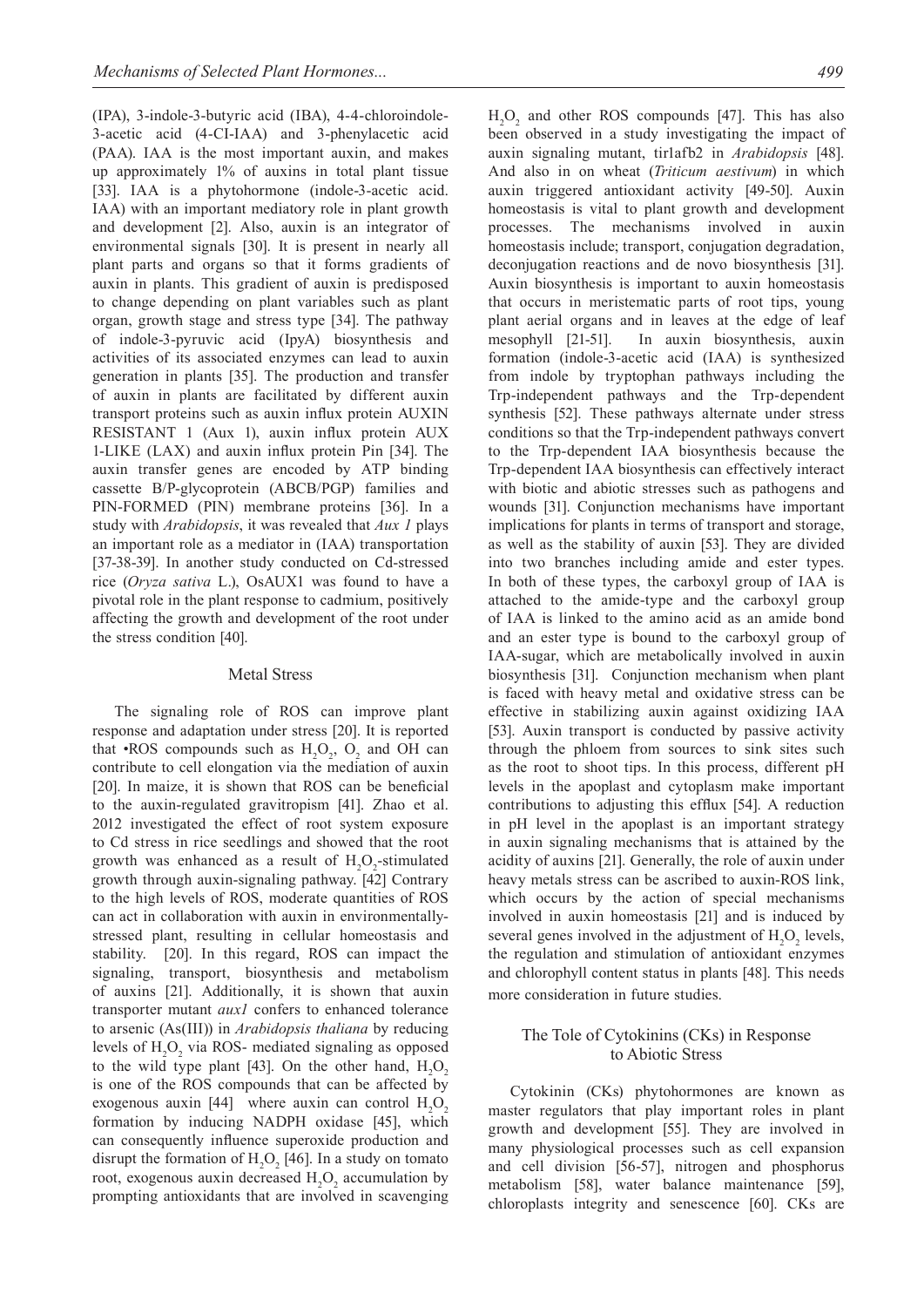known to form  $N^6$ -substituted adenine derivatives [61]. They are associated with different hormones such as ABA [61]. CKs reduce seed dormancy while ABA reduces seed germination [23]. There are different forms of cytokinins including: 6-benzayladenine, thidiazuron, 2-isopentenyladenine and kineitin [62]. In roots and apical meristems, free cytokinins are synthesized and transferred to aerial parts with other absorbent materials (mineral elements) through the xylem. Zeatin riboside from is the most abundant CK in xylem exudate [9].

# Metal Stress

CKs are regulatory molecules that can increase plant resistance to heavy metals through varied signaling pathways. It was shown in a study investigating the effect of endogenous CKs on arsenic stress in *Arabidopsis thaliana* where the reduced CK signaling and the CK-synthesizing mutant plants exhibited increased tolerance against arsenic [63]. It is reported that exogenous CK can elevate plant resistance to metal stress [22-63]. The protective role of synthetic cytokinins is attributed to the presence of kinetin group in its molecular structure that can induce plant antioxidant defense system [60]. It is reported that kinetin can ameliorate reactive oxygen species (ROS) [64]. One of the CK mechanisms under heavy metal stress conditions is the alteration of the level of CK. It is reported that with the excess of heavy metals, the amount of CK decreases to improve plant overall efficiency to cope with the stress [61-65]. One of the reasons for the reduced CK content may be the rising accumulation of ABA in stress conditions, which can activate special enzymes involved in CK degradation and preclude the expression of genes responsible for the control of CK biosynthesis [22]. ABA processes such as catabolism, synthesis, transport, and conjugation can influence cytokinin metabolism and change CK concentration in stress conditions [66]. However, the efficiency of CK in the interaction with ROS is concentrationdependent [67]. CK can ameliorate ROS by reducing cellular ROS concentration. This was observed by treating wheat leaves with the synthetic cytokinin 6-benzyladenine (BAP) in dark stress conditions [60]. The genes necessary for CK metabolism can regulate stress in some processes that may lead to a reduction in CK content [68]. Additionally, it has been reported that exogenous CK can ameliorate other various abiotic stress factors. The studies indicate that exposure of drought-stressed maize plants to BAP could improve the crop growth by increasing the chlorophyll content [69]. In another study, by spraying the kinetin on wheat leaves subjected to drought stress, the exogenous CK had positively influenced cellular ion homeostasis and improved membrane injury [70]. However, in transgenic plants, some reports suggest that increasing intensity of abiotic stress may lead to increased CK levels in plants [71]. The mechanism involved is as follows: In response to low water stress, there is an increase in the synthesis

of cytokinin. This leads to changes in plant metabolism that can reduce shoot growth and postpone plant defense activation to preserve plants under restricted water conditions [72-73].

# The Role of Ethylene (ET) in Response to Abiotic Stress

Ethylene (ET) is a gaseous phytohormone that has an essential role in many metabolic and developmental processes of plant including the senescence of flowers, abscission of petals and leaves, as well as fruit ripening. It also acts as a regulatory hormone during plant stress responses [24-74-75]. The rate of ET synthesis increases with enhancement of biotic and abiotic stresses [76]. This increase is associated with decline in plant growth and development, which is the first ET-induced line of response when plant faces environmental stressors [77]. The mechanism of action of ET to ameliorate heavy metal stress is attributable to gene expression that occurs upon the onset of metal-induced stress, leading to the production of increased levels of *ACS* and *ACO* proteins. These two proteins are involved in ethylene biosynthesis. This process increases the generation of ethylene in plants, therefore leading to the protective role of ethylene in plants [76-77]. Many studies confirm the role of heavy metals in inducing the synthesis of these proteins, which has been shown with chromium (Cr) in rice inducing the expression of the genes ACS1, ACS2, ACO4, and ACO5 [78-79]; with copper (Cu) in potatoes and tobacco inducing the expression of the gene ACS [2]; and with Cd in *Arabidopsis thaliana* stimulating the biosynthesis of ACC and ACS6 [77]. Moreover, the EIN2 genes have an important role in generating ethylene so that these genes are involved in ethylene signaling and transduction pathways. The heavy metal stress can activate ethylene transducer, resulting in enhancement of transcript levels of *EIN2* which is reflected by an increase in the ethylene content in plants. This has been shown in *Arabidopsis* seedlings exposed to lead (Pb), which resulted in the improved plant tolerance to Pb [80]. On the other hand, exogenous ACC appears to be effective in enhancing plant heavy metal tolerance by increasing production of ethylene, which per se can raise antioxidant defense levels. *Arabidopsis thaliana* under Cd stress treated with exogenous ACC exhibited increased levels of ethylene, leading to enhanced SOD activity and improved root growth [81]. Ethylene has also been found essential for sulfur-mediated alleviation of Cd in mustard [82]. Concomitant induction of ethylene or its precursor ACC and chemical compounds such as hydrogen peroxide has been noted under heavy metal stress in various plants such as tomato and chickpea [83-84]. In a study with Cd-stressed potato, a synergistic action between ROS and *ACC* was observed, which was indicative of  $H_2O_2$ and ethylene interplay [85]. It is shown that exogenous  $H_2O_2$  can lead to increased ACC production in stress conditions [86]. It is reported that gene expression of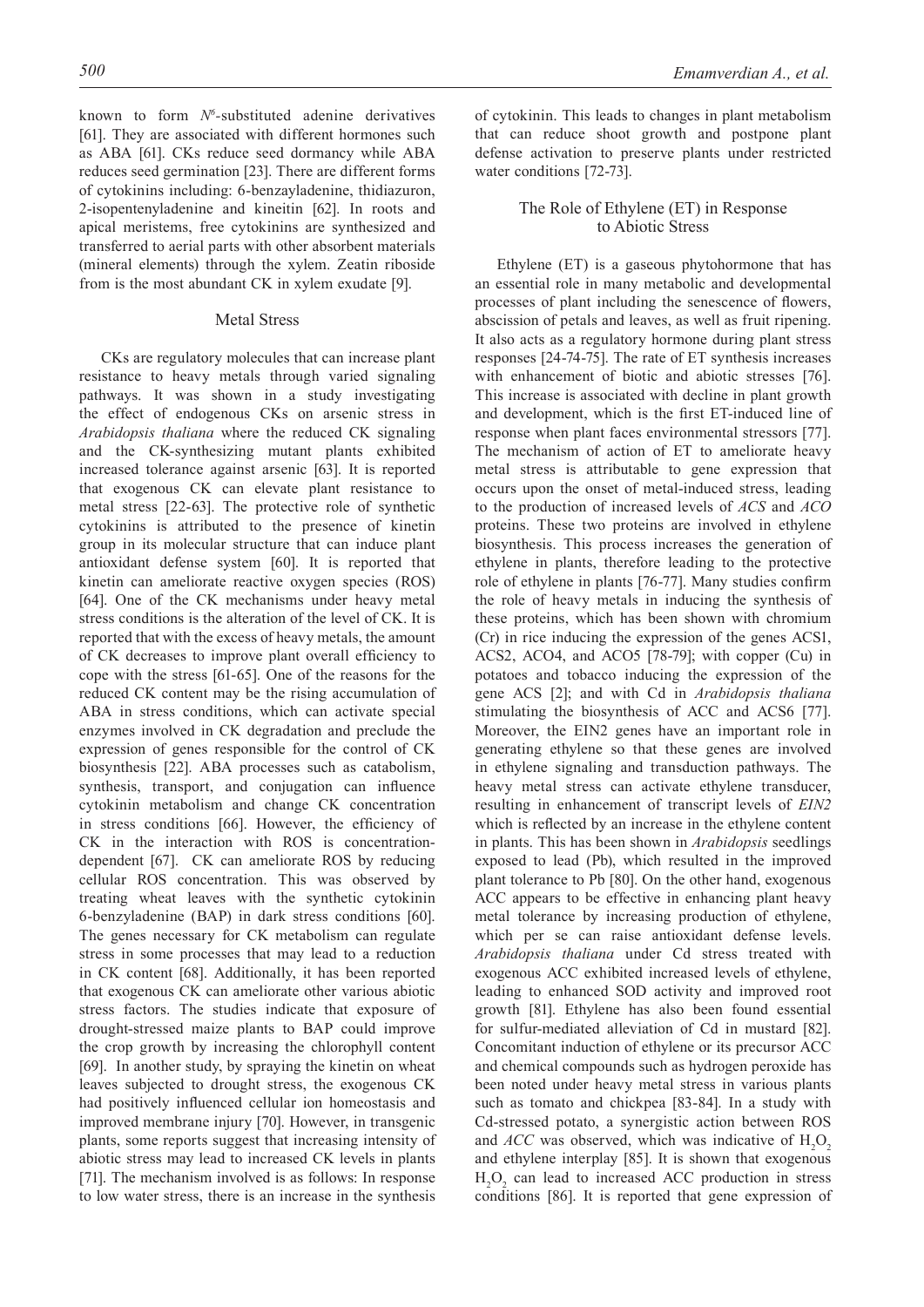the ethylene receptor has an important role in quenching ROS compounds arising from osmotic stress [87-88]. In a study on *Arabidopsis thaliana*, osmotic and salt stress led to the adjustment of gene expression of the ethylene receptor with the expression of gene ETR1 at both the mRNA and protein levels [89]. In addition, functional potency of mutant plants affects stress. In the *A. thaliana* functional mutant etr1-7, there is more potential to ameliorate salt stress than functional mutant etr1-1(ethylene insensitivity) [90]. Besides, in another study, a similar result indicated the regulatory impact of ethylene receptor on oxidative stress levels [91]. However, the threshold concentration of ACC is low in plants with the abundance of ACC synthesis. Ethylene appears to play a dual role in plant response to abiotic stresses, which can be interpreted as either alleviatory or aggravating [12-64].

# The Role of Abscisic Acid (ABA) in Response o Abiotic Stress

Abscisic acid (ABA) is a multifunctional phytohormone with vital roles in the plant life cycle [92]. ABA is involved in many physiological and metabolic processes such as stomatal closure, seed dormancy, seed germination and regulates many growth and development processes in plants like fruit ripening and leaf abscission [4]. This molecule is a sesquiterpene, which consists of multi-functional parts [93]. Signaling paths of ABA include PP2C, SnRK2, and PYL/PYR/ RCAR, which play an important role in complex ABA regulation [94]. Generally, transduction of ABA signals happens through fourteen genes. These genes include two SnRK2, three PP2C, and nine PYL genes [2]. ABA is a signaling messenger molecule which is indirectly stimulated by plant defense system in response to the generation of ROS [46]. Changes in the amount of ABA content happen through a number of mechanisms, including ABA transport, ABA catabolism and ABA synthesis as well as the reaction with glucose via conjugation and deconjugation mechanisms [3]. ABA synthesis occurs in chloroplasts through two chemical pathways [95] including degradation of the carotenoid violaxanthin and catalysis of neoxanthin into xanthoxin [95-4]. ABA is also synthesized by de novo (de novo biosynthesis in ABA) during the drying process [93]. which takes place in plant organs including terminal buds and roots [96]. The ABA conjugation and deconjugation processes has a role in regulating ABA levels and continual modulation of glucose levels. ABA conjugation results in the permanent deactivation of ABA and its vacuolar repository [3]. However, the role of glycosyltransferase genes is considered to be in the production, regulation and storage levels of ABA. This can be attributed to the important role of glycosyltransferase genes in controlling the mechanisms involved in the alteration of ABA levels [97-98]. For many years, researchers thought that mechanisms

involved in ABA transfer were associated with pH gradients in intercellular organs and between symplast and apoplast [99]. However, the recent studies show that AtBCG25 and AtBCG40 transporters have an important role in transferring ABA to sink sites and guard cells, which is the indicative of the role of the AtBCG type in the movement of ABA in cells [100]. This accumulation of ABA and ABA synthesis in guard cells might be a mechanism for regulating stomatal closure during stress [101].

# Metal Stress

ABA can lead to reduced translocation of heavy metals from root to shoot and the accumulation of heavy metals in roots. The oxidative stress triggered by the excess heavy metals causes the amount of ABA concentration in the plant to increase [2], which can play an important role in the stimulation of antioxidants and increasing their protective capacity**.** This phenomenon has been reported by many studies conducted with different heavy metals on plants such as seaweed species, [102], and rice [103]. In this process, ABA signals activate the expression of genes involved in antioxidant enzymes and non-enzyme activity. In many plant species, ZEP is the gene involved in ABA biosynthesis and ZEP gene expression is higher in leaves than in other parts of plant organs [104] Which has reported in one study on Grapevine (*Vitis vinifera* L.) [105]. The results obtained by a study on rice seedlings indicated that the exogenous levels of ABA decreased Cd uptake by the plant [106]. Exogenous ABA can alter concentration of metal ions within plant body and contribute to metal detoxification by regulating the expression of some key genes involved in metal absorption and transfer. In a study, exogenously applied ABA mitigated zinc toxicity in *Populus×canescens* by reducing the metal uptake and accumulation [107]. This was attributed to the modulation of transcript expression levels responsible for Zn absorption by ABA. On the other hand, ABA is able to alleviate conditions arising from heavy-metal induced dehydration in plants. The excess of heavy metals leads to a disturbance in photosynthetic indexes, a decrease in net photosynthesis and transpiration imbalance [108] and a disruption of ion permeability in guard cells, eventually leading to disturbed water balance throughout the plant [109- 110]. Hence, heavy metal stress indirectly induces drought conditions in plants [111]. ABA regulates stomata closure when the plant does not require much  $CO<sub>2</sub>$  and when it faces drought stress and cannot afford to lose more water [112]. In these conditions, ABA is produced from roots and transferred to guard cells via xylem sap leading to stomata closure in leaves [111]. The regulation of stomata can preserve water balance and improve drought stress intensity caused by metal toxicity in the plant [112].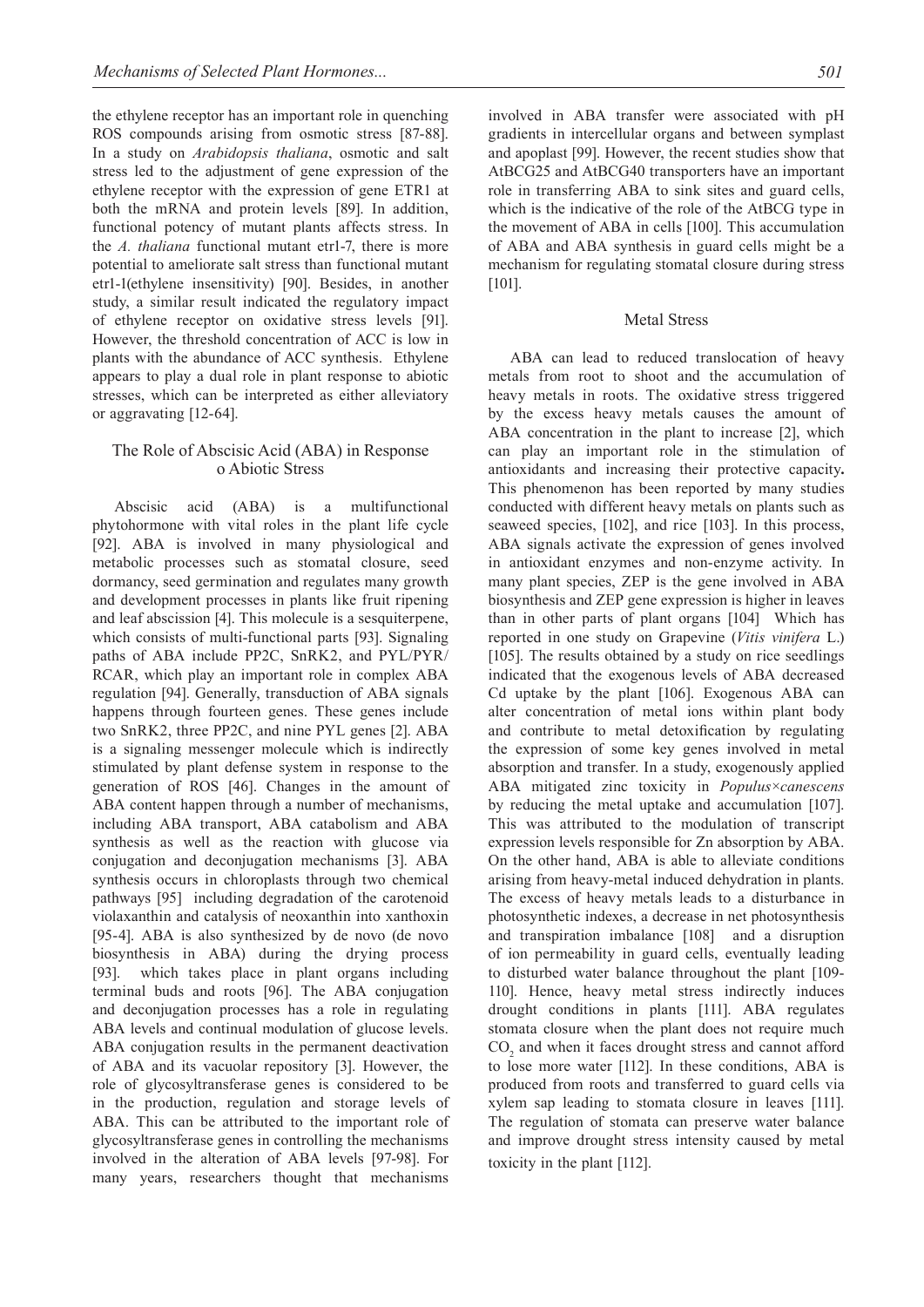|                                                                                                      | Reference                    | $[107]$                                                                                                 | $[113]$                                                                                 | $[114]$                                                                                                     | [18]                                                                                                                                                          | $[115]$                                                   | $[43]$                                                | [116]                                               | $[117]$                               | $\left[49\right]$                                                                                   | $[118]$                                                                                                       | $[119]$                                                                                                                    | $[64]$                                                       | [120]                                                                                                 | [121]                                                                                                                                  | [122]                                                  | [82]                                                                                                    | $[123]$                                                                                                    | $[14]$                                                                                                                               |
|------------------------------------------------------------------------------------------------------|------------------------------|---------------------------------------------------------------------------------------------------------|-----------------------------------------------------------------------------------------|-------------------------------------------------------------------------------------------------------------|---------------------------------------------------------------------------------------------------------------------------------------------------------------|-----------------------------------------------------------|-------------------------------------------------------|-----------------------------------------------------|---------------------------------------|-----------------------------------------------------------------------------------------------------|---------------------------------------------------------------------------------------------------------------|----------------------------------------------------------------------------------------------------------------------------|--------------------------------------------------------------|-------------------------------------------------------------------------------------------------------|----------------------------------------------------------------------------------------------------------------------------------------|--------------------------------------------------------|---------------------------------------------------------------------------------------------------------|------------------------------------------------------------------------------------------------------------|--------------------------------------------------------------------------------------------------------------------------------------|
|                                                                                                      | Response & Mechanism         | regulation of genes involved in uptake of Zn and plant<br>Reduction of Zn levels with<br>detoxification | ABA-regulated responses of cells influence<br>Cd and activation of plant defense system | Increasing chlorophyll content and biomass - Enhancing the ability of Cd extraction<br>of S. photeinocarpum | Changes in antioxidant activities by low application levels of exogenous ABA may be<br>the reason for the reduction of Pb-induced toxicity in A. macrocephala | Regulatory role of Auxin in cell differentiation of cells | Auxin transport role in oxidative stress caused by As | Enhancement of metal phyto-extraction in sunflowers | Upregulation of AsA-GSH cycle         | Activation of antioxidant enzyme activities and improving leaf anatomy structure<br>under Cd stress | Activation of antioxidant enzymes activities and improving stem anatomy structure<br>under Cd stress in wheat | Positive impact on chlorophyll, increasing <del>of</del> antioxidant enzymes activity and reduc-<br>ing lipid peroxidation | Involved in ascorbate-glutathione (Asa-GSH) cycle regulation | Reduction of oxidative stress by increasing plant antioxidant enzyme activities and<br>defense system | KN enhances Cr tolerance by increasing antioxidant activities such as (SOD) (APX)<br>(CAT), (GR) and dehydroascorbate reductase (DHAR) | Enhancement of cytokine synthesis in transgenic plants | Stimulation of antioxidant system and enhancement of photosynthesis in the plant<br>expose to Cd stress | Combination of Cd-NaCl ameliorates Cd stress and improves root growth by the<br>mediation role of ethylene | Essential role of ethylene signaling in leaves of A. thaliana in response to early Cd<br>stress, which can moderate Cd concentration |
| Impact on                                                                                            | stress                       | $^{+}$                                                                                                  | $^{+}$                                                                                  | $^{+}$                                                                                                      | $\! +$                                                                                                                                                        | $^{+}$                                                    | $^{+}$                                                | $^{+}$                                              | $\! + \!\!\!\!$                       | $^{+}$                                                                                              | $\! +$                                                                                                        | $^+$                                                                                                                       | $^{+}$                                                       | $^{+}$                                                                                                | $^+$                                                                                                                                   | $^{+}$                                                 | $^{+}$                                                                                                  | $\! + \!\!\!\!$                                                                                            | $^{+}$                                                                                                                               |
|                                                                                                      | Application of phytohormones | acid<br>Exogenous abscisic<br>(ABA)                                                                     | Abscisic acid (ABA)                                                                     | acid<br>Exogenous abscisic<br>(ABA)                                                                         | acid<br>Exogenous abscisic<br>(ABA)                                                                                                                           | Auxin                                                     | Indole-3-acetic acid (IAA)                            | Indole-3-acetic acid (IAA)                          | Exogenous indole-3-acetic<br>acid IAA | Exogenous indole-3-acetic<br>acid IAA                                                               | (AA)<br>Indole-3-acetic acid                                                                                  | Kinetin (KT)                                                                                                               | Kinetin' (KN, 6-furfuylami-<br>nopurine),                    | Kinetin (KN)                                                                                          | Kinetin (KN)                                                                                                                           | Cytokinine                                             | Sulfur (S) or ethephon (ethyl-<br>ene source)                                                           | Mediatory role of ethylene<br>synthesis                                                                    | Mediatory role of ethylene<br>signaling                                                                                              |
|                                                                                                      | Metal type                   | $\overline{z}$                                                                                          | $\mathcal{C}$                                                                           | $\rm G$                                                                                                     | Рb                                                                                                                                                            | conditions<br>$low$ - $Cu$                                | As                                                    | Pb and Zn                                           | J                                     | $\mathcal{C}$                                                                                       | $\mathcal{C}$                                                                                                 | As                                                                                                                         | $\mathcal{C}$                                                | Boron                                                                                                 | Cr(VI)                                                                                                                                 | N-deficiency                                           | $\mathcal{C}^{\mathcal{A}}$                                                                             | $\mathcal{C}$                                                                                              | $\mathcal{C}$                                                                                                                        |
| Table 1. Ameliorative impacts of phytohormones on different plant species under various heavy metals | Plant                        | Populus × canescens seedlings                                                                           | Tomato mutant                                                                           | farmland) of Solanum photeino-<br>Two ecotypes (mining and<br>carpum                                        | Atractylodes macrocephala                                                                                                                                     | S. cataractae                                             | Arabidopsis thaliana                                  | Sunflower (Helianthusannuus L.)                     | Trigonella foenum-graecum L.          | Wheat                                                                                               | Wheat                                                                                                         | Maize seedlings                                                                                                            | Tomato seedlings                                             | Wheat (Bezostaya and Kutluk<br>cultivars)                                                             | Pea seedlings                                                                                                                          | Tobacco plant                                          | Mustard (Brassica juncea L. cv.<br>Varuna)                                                              | Tobacco plants                                                                                             | Arabidopsis thaliana                                                                                                                 |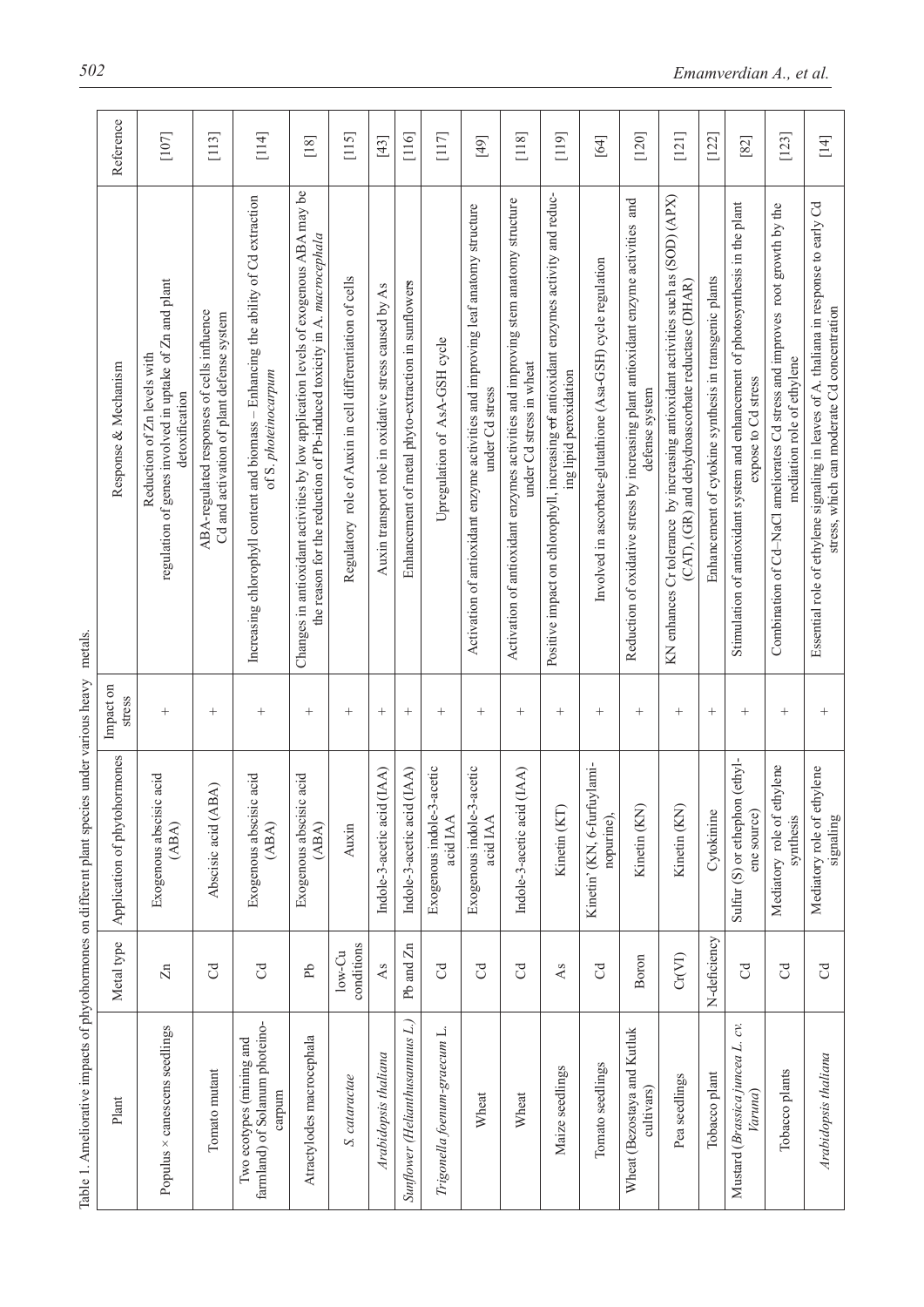#### **Conclusion**

ROS produced under various biotic or abiotic stress factors can interact with hormonal signaling pathways. There are four different phytohormones: abscisic acid (ABA), auxin (IAA), cytokinins (CKs), and ethylene (ET), which play vital roles in stress conditions. They contribute to the generation of essential enzymes required for cell protection and preservation of proteins and lipids. ABA acts as a regulator of excessive metal with a role as a signaling molecule. Upon the onset of heavy metal stress in plants, ABA levels start increasing, which leads to establishing a signaling communication and encoding of genes associated with plant antioxidant enzyme and defense systems. In this process, ABA signals activate the expression of genes responsible for the bio-synthesis of plant antioxidant enzymes and non-enzyme components. In addition, ABA, as a signaling messenger molecule, is stimulated by plant defense responses to the generation of ROS. On the other hand, ABA can significantly impede translocation of heavy metal ions from root to shoot, resulting in accumulation of heavy metals in root. The auxin –mediated response to heavy metal stress in plant is related to the reciprocity between  $H_2O_2$  and auxin homeostasis. ROS signaling acts as a mediator in plant growth and development assisted by auxin. ROS signaling can impact signaling, transport, biosynthesis, and metabolism of auxins. Additionally, exogenous auxin can disturb  $H_2O_2$  formation by inducing NADPH oxidase and activating antioxidant defense mechanisms. The enhancement of ethylene production is a warning alarm of a critical situation of stress in the plant. ET biosynthesis and signaling are influenced by the status of nutrients in plants, which in turn is impacted by ROS level. The main mechanism for ET regulation of metal stress is the interaction between ACC, ROS signaling and  $H_2O_2$  production. It seems that there is a relationship in ABA/CK ratio such that with an accumulation of ABA, the level of CKs is reduced. This process leads to increased apical dominance and to positive effects on stomatal aperture and enhanced plant defense resistance. On the other hand, exogenous CK signaling can reduce heavy metals stress by affecting ROS, resulting in decreased ROS production. Generally, CKs can ameliorate heavy metal stresses via some pathways involving exogenous CK, CK metabolism, and CK signaling. Below, Table 1 demonstrates the impact of phytohormones on different plant species subjected to various heavy metals by describing the related mechanisms, which builds an evidence-based argument for the main text. It seems that the phytohormones act as signaling molecules and are in the interaction with redox signaling during metal exposure. This can result in the activation of gene expression involved in plant defense mechanisms. Hence, cross-linked ROS and hormonal signaling networks contribute to increased plant resistance under stress conditions.

#### **Acknowledgments**

This work was supported by the financial support provided by Nanjing Forestry University (Start-Up Research Fund) and Bamboo Research Institute for the current study. Special Fund for this work was supported by National Key Research & Development Program of China (Integration and Demonstration of Valued & Efficiency –increased Technology across the Industry Chain for Bamboo, 2016 YFD0600901)

#### **Conflict of Interests**

The authors declare that there is no conflict of interests regarding the publication of this paper.

#### **References**

- 1. Vob U., Bishopp A., Farcot E., Bennett M.J. Modelling hormonal response and development. Trends Plant Sci. **19**, 311, **2014**.
- 2. Bücker-Neto L., Paiva ALS., Machado RD., Arenhart RA., Margis-Pinheiro M. Interactions between plant hormones and heavy metals responses. Genet Mol Biol. **40**, 373, **2017**.
- VERSLUES P.E. ABA and cytokinins: challenge and opportunity for plant stress research. Plant Mol Biol. **91**  (6), 629, **2016**.
- 4. Vishwakarma K., Upadhyay N., Kumar N., Yadav G., Singh J., Mishra RK., Kumar V., Verma R., Upadhyay RG., Pandey M., Sharma S. Abscisic Acid Signaling and Abiotic Stress Tolerance in Plants: A Review on Current Knowledge and Future Prospects. Front Plant Sci. **8**, 161, **2017**.
- 5. Jones A.M. A new look at stress: abscisic acid patterns and dynamics at high-resolution. New Phytol. **210** (1), 38, **2015**.
- 6. Egamberdieva D., Wirth S.J., Alqarawi A.A., ABD ALLAH E.F., HASHEM A. Phytohormones and Beneficial Microbes: Essential Components for Plants to Balance Stress and Fitness. Front Microbiol, **8**, 2104, **2017**.
- 7. Çakmakçı R., Mosber G., Milton AH., Alatürk F., Ali B. The Effect of Auxin and Auxin-Producing Bacteria on the Growth, Essential Oil Yield, and Composition in Medicinal and Aromatic Plants. Curr Microbiol, **77**, 564, **2020**.
- 8. Péret B., Swarup K., Ferguson A., Seth M., Yang Y., Dhondt S., James N., Casimiro I., Perry P., Syed A., Yang H., Reemmer J., Venison E., Howells C., Perez-Amador M.A., Yun J., Alonso J., Beemster GT., Laplaze L., Murphy A., Bennett M.J., Nielsen E., Swarup R. AUX/LAX genes encode a family of auxin influx transporters that perform distinct functions during Arabidopsis development. Plant Cell. **24**, 2874, **2012**.
- 9. Mangieri M.A., Hall A.J., Striker G.G., CHIMENTI C.A. Cytokinins: A key player in determining differences in patterns of canopy senescence in Stay-Green and Fast Dry-Down sunflower (*Helianthus annuus* L.) hybrids. Eur J Agron. **86**, 60, **2017**.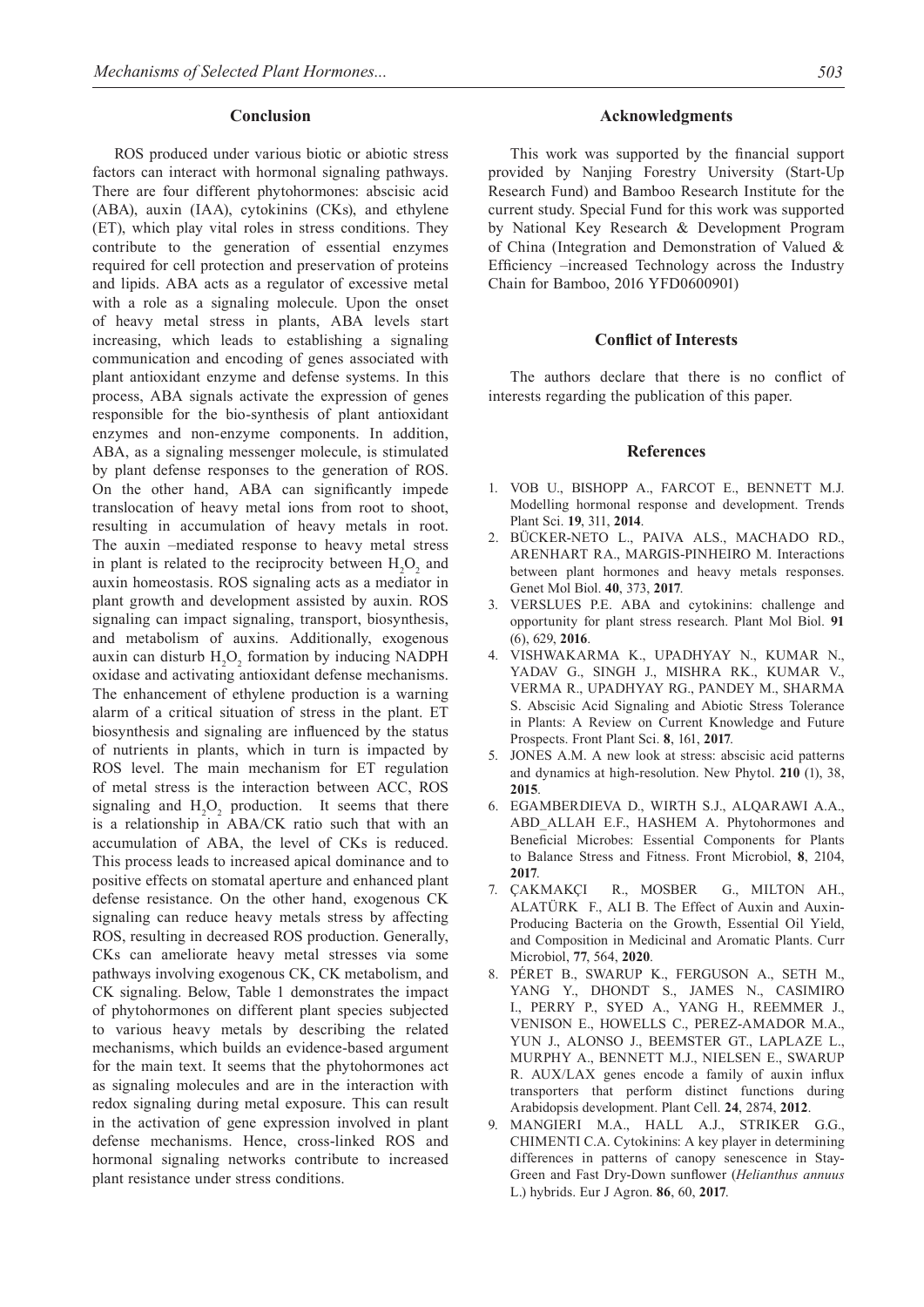- 10. Akhtar S.S., Mekureyaw M.F., Pandey C., ROITSCH T. Role of Cytokinins for Interactions of Plants With Microbial Pathogens and Pest Insects. Front. Plant Sci. **10**, 1777, **2020**.
- 11. O'Brien J.A., Benková E. Cytokinin cross-talking during biotic and abiotic stress responses. Front. Plant Sci. **4**, 451, **2013**.
- 12. Singh R.P., Shelke G.M., Kumar A., Jha P.N. Biochemistry and genetics of ACC deaminase: a weapon to "stress ethylene" produced in plants. Front Microbiol. **6**, 937, **2015**.
- 13. Van de Poel B., Van Der Straeten D. 1-aminocyclopropane-1-carboxylic acid (ACC) in plants: more than just the precursor of ethylene!. Front Plant Sci. **5**, 640, **2014**.
- 14. Schellingen K., Van Der Straeten Ugent D., Remans T., Loix L., Vangronsveld J., Cuypers A. Ethylene biosynthesis is involved in the early oxidative challenge induced by moderate Cd exposure in Arabidopsis thaliana. Environ. Exp. Bot. **117**, 1, **2015**.
- 15. Schellingen K., Van Der Straeten D., Remans T., Vangronsveld J., Keunena E., Cuypers A. Ethylene signalling is mediating the early cadmium-induced oxidative challenge in *Arabidopsis thaliana* Plant Sci. **239**, 137, **2015**.
- 16. Keunen E., Schellingen K., Vangronsveld J., Cuypers A. Ethylene and Metal Stress: Small Molecule, Big Impact. Els Keunen. Front Plant Sci. **7**, 23, **2016**.
- 17. KUMAR M.N., VERSLUES P.E. Stress physiology functions of the Arabidopsis histidine kinase cytokinin receptors. Physiol Plant. **154**, 369, **2015**.
- 18. Wang J.C., Chen J., Pan K.W. Effect of exogenous abscisic acid on the level of antioxidants in Atractylodes macrocephala Koidz under lead stress. Environ Sci Pollut Res Int. **20**, 1441, **2013**.
- 19. FEDIUC E., LIPS S.H., ERDEI L. O-Acetylserine (thiol) lyase activity in Phragmites and Typha plants under cadmium and NaCl stress conditions and the involvement of ABA in the stress response. J. Plant Physiol. **162**, 865, **2005**.
- 20. Krishnamurthy A., Rathinasabapathi B. Oxidative stress tolerance in plants.Novel interplay between auxin and reactive oxygen species signaling. Plant Signal Behav. **8**, 10, **2013**.
- 21. Tognetti V.B., Mühlenbock P., Van BREUSEGEM F. Review Stress homeostasis – the redox and auxin perspective. Plant Cell Environ. **35** (2), 321, **2012**.
- 22. Veselov D.S., Kudoyarova G.R., Kudryakova N.V., KUSNETSOV V.V. Role of Cytokinins in stress Resistance of plants. Russ. J. Plant Physiol. **64**, 15, **2017**.
- 23. Fahad S., Hussain S., Matloob A., Khan FA., Khaliq A., Saud S., Hassan S., Shan D., Khan F., Ullah N., Faiq M., Khan M.R., Tareen A.K., Khan A., Ullah A., Ullah N., Huang J.L. Phytohormones and plant responses to salinity stress: a review. Plant Growth Regul. **75**, 391, **2015**.
- 24. Wani S.H., Kumar V., Shriram V., Kumar Sahd S. Phytohormones and their metabolic engineering for abiotic stress tolerance in crop plants. The Crop Journal. **4**, 162, **2016**.
- 25. Khan N.A., Khan M.I.R., Ferrante A., Poor P. Editorial: Ethylene: A Key Regulatory Molecule in Plant. Front Plant Sci. **8**, 1782, **2017**.
- 26. Dubois M., Van den Broeck L., Inzé D. The Pivotal Role of Ethylene in Plant Growth. Trends Plant Sci. **23** (4), 311, **2018**.
- 27. Sharma A., Kumar V., Preet Singh Sidhu G., Kumar R., Kaur Kohli S., Yadav P., Kapoor D., Bali AS., Shahzad B., Khanna K., Kumar S., Kumar Thukral A., Bhardwaj R. Abiotic stress management in plants: Roles of Ethylene: In Book Title, Molecular Plant Abiotic Stress: Biology and Biotechnology.; Roychoudhury A., Tripath D. John Wiley & Sons, Ltd. 185. **2019**.
- 28. Ali S., Kim W.C. Plant Growth Promotion Under Water: Decrease of Waterlogging-Induced ACC and Ethylene Levels by ACC Deaminase-Producing Bacteria. Front Microbiol. **9**, 1096, **2018**.
- 29. Arraes F.B., Beneventi M.A., Lisei de Sa M.E., Paixao J.F., Albuquerque E.V., Marin S.R., Purgatto E., Nepomuceno A.L., Grossi-de-Sa M.F. Implications of ethylene biosynthesis and signaling in soybean drought stress tolerance. BMC Plant Biol. **3** (15), 213, **2015**.
- 30. Mroue S., Simeunovic A., Robert H.S. Auxin production as an integrator of environmental cues for developmental growth regulation. J Exp Bot. **69** (2), 201, **2018**.
- 31. Woodward A.W., Bartel B. Auxin: regulation, action, and interaction. Ann Bot. **95**, 707, **2005**.
- 32. Cao X., Yang H., Shang C., Ma S., Liu L., Cheng J. The Roles of Auxin Biosynthesis YUCCA Gene Family in Plants. Int J Mol Sci. **16**, 20 (24). Pii: E6343, **2019**.
- 33. Korasick D.A., Enders T.A., Strader L.C. Auxin biosynthesis and storage forms. J Exp Bot. **64** (9), 2541, **2013**.
- 34. Taylor-Teeples M., Lanctot A., Nemhauser J.L. As above, so below: Auxin's role in lateral organ development. Dev Biol. **419** (1), 156, **2016**.
- 35. Brumos J., Alonso J.M., Stepanova A.N. Genetic aspects of auxin biosynthesis and its regulation. Physiol Plant. **151** (1), 3, **2014**.
- 36. Cho M., Lee S.H., Cho H.T. P-glycoprotein4 displays auxin efflux transporter-like action in Arabidopsis root hair cells and tobacco cells. Plant Cell. **19**, 3930, **2007**.
- 37. Swarup R., Bhosale R. Developmental Roles of AUX1/LAX Auxin Influx Carriers in Plants. Front Plant Sci. **10**, 1306, **2019**.
- 38. Fukui K., Hayashi K.I. Manipulation and Sensing of Auxin Metabolism, Transport and Signaling. Plant Cell Physiol. **159** (8), 1500, **2018**.
- 39. Bhosale R., Giri J., Pandey B.K., Giehl R.F.H., Hartmann A., Traini R., Truskina J., Leftley N., Hanlon M., Swarup K., Rashed A., VoSS U., Alonso J., Stepanova A., Yun J., Ljung K., Brown K.M., Lynch JP., Dolan L., Vernoux T., Bishopp A., Wells D., von Wirén N., Bennett M.J., SWARUP R. A mechanistic framework for auxin dependent Arabidopsis root hair elongation to low external phosphate. Nat Commun. **12**,9 (1), 1409, **2018**.
- 40. Yu C., Sun C., Shen C., Wang S., Liu F., Liu Y., Chen Y., Li C., Qian Q., Aryal B., Geisler M., JIANG DE A., QI Y. The auxin transporter, OsAUX1, is involved in primary root and root hair elongation and in Cd stress responses in rice (*Oryza sativa* L.). Plant J. **83**  (5), 818, **2015**.
- 41. Krieger G., Shkolnik D., Miller G., Fromm H. Reactive Oxygen Species Tune Root Tropic Responses. Plant Physiol. **172** (2), 1209, **2016**.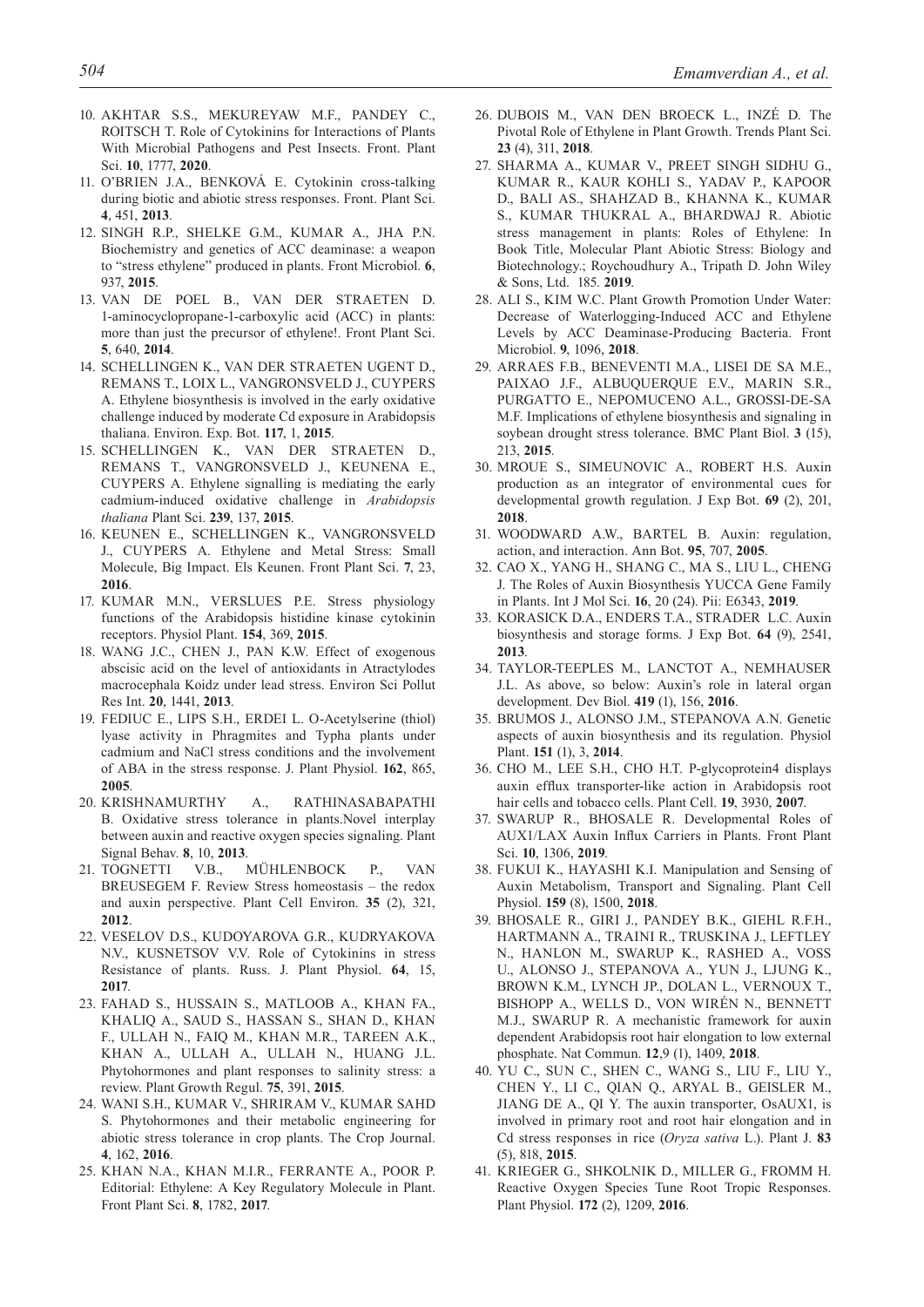- 42. Zhao FY., Han M.M., Zhang SY., Wang K., Zhang C.R., Liu T., Liu W. Hydrogen peroxide-mediated growth of the root system occurs via auxin signaling modification and variations in the expression of cell-cycle genes in rice seedlings exposed to cadmium stress. J Integr Plant Biol. **54**, 991, **2012**.
- 43. Krishnamurthy A., Rathinasabapathi B. Auxin and its transport play a role in plant tolerance to arsenite-induced oxidative stress in Arabidopsis thaliana. Plant Cell Environ. **36** (10), 1838, **2013**.
- 44. Peer W.A., Cheng Y., Murphy A.S. Evidence of oxidative attenuation of auxin signalling. J Exp Bot. **64** (9), 2629, **2013**.
- 45. Ivanchenko M.G., den Os D., Monshausen G.B., Dubrovsky J.G., Bednárová A., Krishnan N. Auxin increases the hydrogen peroxide  $(H_2O_2)$ concentration in tomato (Solanum lycopersicum) root tips while inhibiting root growth. Ann Bot. **112** (6), 1107, **2013**.
- 46. Xia X.J., Zhou Y.H., Shi K., Zhou J., Foyer C.H., Yu JQ. Interplay between reactive oxygen species and hormones in the control of plant development and stress tolerance. J Exp Bot. **66** (10), 2839, **2015**.
- 47. Tyburski J., Dunajskam K., Mazurek P., PIOTROWSKA B., TRETYN A. Exogenous auxin regulates  $H_2O_2$  metabolism in roots of tomato (Lycopersicon esculentum Mill.) seedlings affecting the expression and activity of CuZn-superoxide dismutase, catalase, and peroxidase. Acta Physiol Plant. **31**, 249, **2009**.
- 48. Iglesias M.J., Terrile M.C., Bartoli C.G., D'Ippólito S., Casalongué C.A. Auxin signaling participates in the adaptative response against oxidative stress and salinity by interacting with redox metabolism in Arabidopsis. Plant Mol Biol. **74** (3), 215, **2010**.
- 49. AGAMI R.A., MOHAMED G.F. Exogenous treatment with indole-3- acetic acid and salicylic acid alleviates cadmium toxicity in wheat seedlings. Ecotoxicol. Environ. Saf. **94**, 164, **2013**.
- 50. Zhu X.F., Wang Z.W., Dong F., Lei G.J., Shi Y.Z., Li G.X., ZHENG S.J. Exogenous auxin alleviates cadmium toxicity in Arabidopsis thaliana by stimulating synthesis of hemicellulose 1 and increasing the cadmium fixation capacity of root cell walls. J. Hazard. Mater. **263**, 398, **2013**.
- 51. Pinon V., Prasad K., Grigg SP., Sanchez-Perez G.F., Scheres B. Local auxin biosynthesis regulation by PLETHORA transcription factors controls phyllotaxis in Arabidopsis. Proc Natl Acad Sci U S A. 15, **110** (3), 1107, **2013**.
- 52. ZHAO Y. Auxin biosynthesis and its role in plant development. Annual Review of Plant Biology. **61**, 49, **2010**.
- 53. Ma Q., Grones P., Robert S. Auxin signaling: a big question to be addressed by small molecules. J Exp Bot. **69** (2), 313, **2018**.
- 54. ROBERT H.S., FRIML J. Auxin and other signals on the move in plants. Nature Chemical Biology. **5**, 325, **2009**.
- 55. Kang N.Y., Cho C., Kim N.Y., Kim J. Cytokininreceptor-dependent and receptor-independent path ways in the dehydration response of Arabidopsis thaliana. J. Plant Physiol. **169**, 1382, **2012**.
- 56. Nanda A.K., Melnyk C.W. The role of plant hormones during grafting. J Plant Res. **131** (1), 49, **2018**.
- 57. TAKATSUKA H., UMEDA M. Hormonal control of cell division and elongation along differentiation trajectories in roots. J Exp Bot. **65** (10), 2633, **2014**.
- 58. Kudoyarova G.R., Dodd I.C., Veselov D.S., ROTHWELL S.A., VESELOV S.Y. Common and specific responses to availability of mineral nutrients and water, J. Exp. Bot. **66**, 2133, **2015**.
- 59. Prerostova S., Dobrev PI., Gaudinova A., Knirsch V., Körber N., Pieruschka R., Fiorani F., Brzobohatý B., černý M., Spichal L., Humplik J., Vanek T., Schurr U., Vankova R. Cytokinins: Their Impact on Molecular and Growth Responses to Drought Stress and Recovery in Arabidopsis. Front Plant Sci. **9**, 655, **2018**.
- 60. Hönig M., Plíhalová L., Husičková A., Nisler J., Doležal K. Role of Cytokinins in Senescence, Antioxidant Defence and Photosynthesis. Int J Mol Sci, **19**  (12) 4045, **2018**.
- 61. Hwang I., Sheen J., Muller B. Cytokinin signaling networks, Annu. Rev. Plant Biol **63**, 353, **2012**.
- 62. Bekircan T., Yaşar A., Yıldırım S., Sökmen M., Sökmen A. Effect of cytokinins on in vitro multiplication, volatiles composition and rosmarinic acid content of Thymus leucotrichus Hal. Shoots. 3 Biotech. **8**  (3), 180, **2018**.
- 63. Mohan TC., Castrillo G., Navarro C., Zarco-Fernández S., Ramireddy E., Mateo C., Zamarreño A.M.L., Paz-Ares J., Muñoz R., García-Mina J.M., Hernández L.E., SCHMÜLLING T., LEYVA A. Cytokinin Determines Thiol-Mediated Arsenic Tolerance and Accumulation. Plant Physiol. **171** (2), 1418, **2016**.
- 64. Singh S., Singh A., Srivastava P.K., Prasad S.M. Cadmium toxicity and its amelioration by kinetin in tomato seedlings vis-à-vis ascorbate-glutathione cycle. J Photochem Photobiol B. **178**, 76, **2018**.
- 65. Kohli A., Sreenivasulu N., Lakshmanan P., KUMAR P.P. The phytohormone crosstalk paradigm takes center stage in understanding how plants respond to abiotic stresses, Plant Cell Rep. **32**, 945, **2013**.
- 66. Frébort I., Kowalska M., Hluska T., Frébortová J., Galuszka P. Evolution of cytokinin biosynthesis and degradation. J Exp Bot. **62**, 2431, **2011**.
- 67. Pilarska M., Skowron E., Pietraś R., Krupinska K., Niewiadomsk E. Changes in lipid peroxidation in stay-green leaves of tobacco with senescence-induced synthesis of cytokinins. Plant Physiol Biochem. **118**, 161, **2017**.
- 68. Brenner W.G., Ramireddy E., Heyl A., SCHMÜLLING T. Gene regulation by cytokinin in Arabidopsis. Front Plant Sci. **3**, 8, **2012**.
- 69. Ali Z., Basra SMA., Munir H., Mahmood A., YOUSAF S. Mitigation of drought stress in maize by natural and synthetic growth promoters. J. Agric. Soc. Sci. **7**, 56, **2011**.
- 70. Ahanger M.A., Alyemeni M.N., Wijaya L., Alamri S.A., Alam P., Ashraf M., Ahmad P. Potential of exogenously sourced kinetin in protecting Solanum lycopersicum from NaCl-induced oxidative stress through up-regulation of the antioxidant system, ascorbate-glutathione cycle and glyoxalase system. PLoS One, **13** (9), e0202175, **2018**.
- 71. Rivero R.M., Gimeno J., Van Deynze A., Walia H., BLUMWALD E. Enhanced cytokinin synthesis in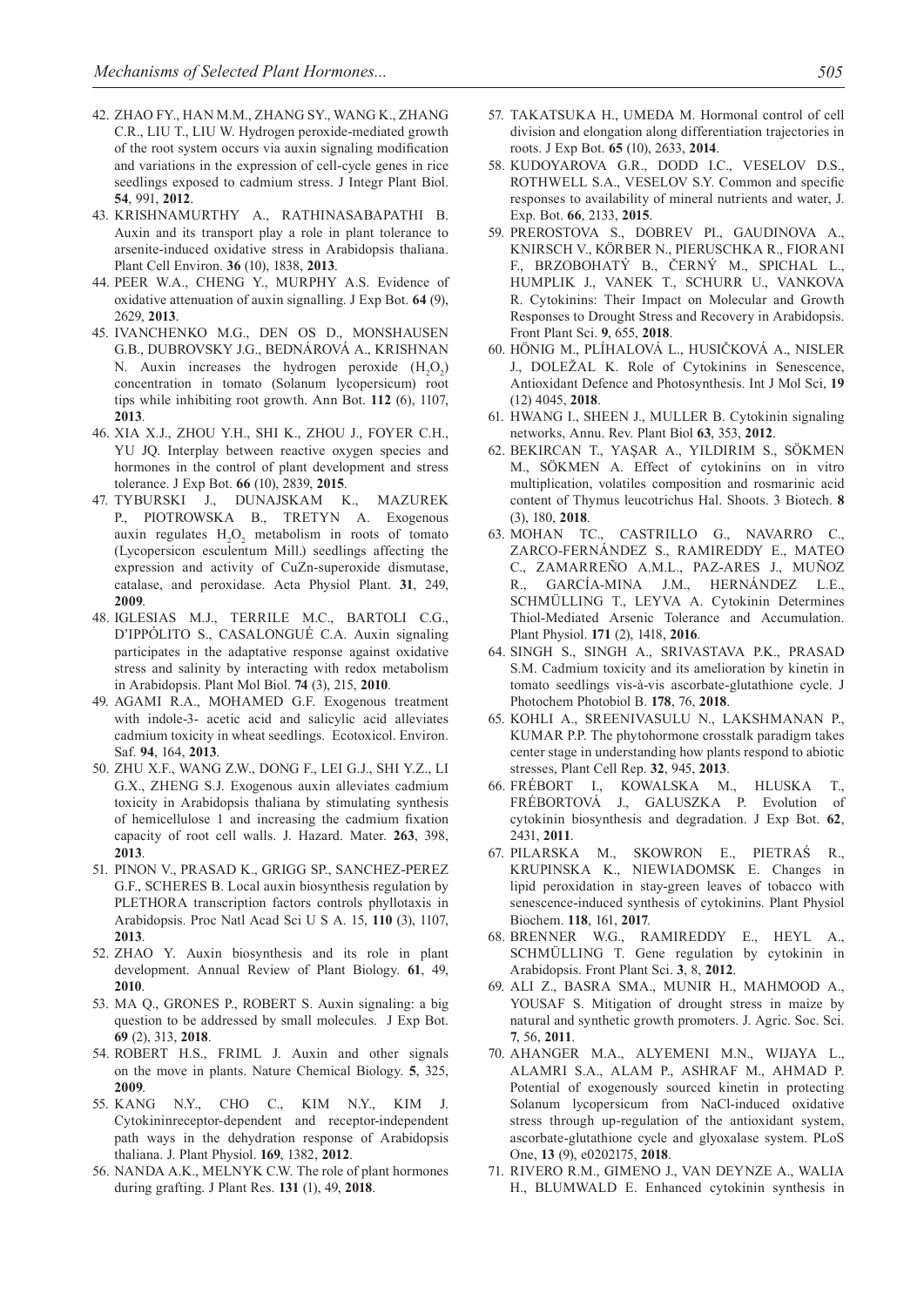tobacco plants expressing P-SARK:IPT prevents the degradation of photosynthetic protein complexes during drought. Plant Cell Physiol. **51**, 1929, **2010**.

- 72. Kant S., Burch D., Badenhorst P., Palanisamy R., Mason J., Spangenberg G. Regulated expression of a cytokinin biosynthesis gene ipt delays leaf senescence and improves yield under rainfed and irrigated conditions in canola (*Brassica napus* L.). PLoS One. **10** (1), e0116349, **2015**.
- 73. Macková H., Hronková M., Dobrá J., Turečková V., Novák O., Lubovská Z., Motyka V., Haisel D., Hájek T., Prášil I.T., Gaudinová A., Štorchová H., Ge E., Werner T., Schmülling T., Vanková R. Enhanced drought and heat stress tolerance of tobacco plants with ectopically enhanced cytokinin oxidase/dehydrogenase gene expression. J Exp Bot. **64**, 2805, **2013**.
- 74. Gamalero E., Glick B.R. Ethylene and abiotic stress tolerance in plants P. Ahmed, M.N.V. Prasad (Eds.), Environmental Adaptations and Stress Tolerance of Plants in the Era of Climate Change, Springer, New York (2012), 395, **2012**.
- 75. Groen S.C., Whiteman N.K. The evolution of ethylene signaling in plant chemical ecology J. Chem. Ecol, **40**, 700, **2014**.
- 76. Khan M.I., Nazir F., Asgher M., Per T.S., Khan N.A. Selenium and sulfur influence ethylene formation and alleviate cadmium-induced oxidative stress by improving proline and glutathione production in wheat. J Plant Physiol. **173**, 9, **2015**.
- 77. Schellingen K., Van Der Straeten D., Vandenbussche F., Prinsen E., Remans T., Vangronsveld J., Cuypers A. Cadmium-induced ethylene production and responses in Arabidopsis thaliana rely on ACS2 and ACS6 gene expression. BMC Plant Biol. **14**, 214, **2014**.
- 78. Trinh N.N, Huang T.L, Chi W.C, Fu S.F, Chen C.C, HUANG H.J. Chromium stress response effect on signal transduction and expression of signaling genes in rice. J Physiol Plant. **150** (2), 205, **2014**.
- 79. STEFFENS B. The role of ethylene and ROS in salinity, heavy metal, and flooding responses in rice. Front Plant Sci. **5**, 685, **2014**.
- 80. Cao S., Chen Z., Liu G., Jiang L., Yuan H., Ren G., BIAN X., JIAN H., MA X. The Arabidopsis Ethylene-Insensitive 2 gene is required for lead resistance. Plant Physiol Biochem. **47** (4), 308, **2009**.
- 81. Abozeid A., Ying Z., Lin Y., Liu J., Zhang Z., TANG Z. Ethylene improves root system development under cadmium stress by modulating superoxide anion concentration in Arabidopsis thaliana. Front Plant Sci. **8**, 253, **2017**.
- 82. Masood A., Iqbal N., Khan N.A. Role of ethylene in alleviation of cadmium-induced photosynthetic capacity inhibition by sulphur in mustard. Plant Cell Environ. **35**, 524, **2012**.
- 83. Iakimova E., Kapchina-TotevaV., Jong A.J., Atanassov A., Woltering E. Involvement of ethylene, oxidative stress and lipid-derived signals in cadmium-induced programmed cell death in tomato suspension cells. BMC Plant Biology **5** (Suppl 1), S19, **2005**.
- 84. Nandwal A.S., Kukreja S., Kumar N., Sharma P.K., JAIN M., MANN A., SINGH S. Plant water status, ethylene evolution, N(2)-fixing efficiency, antioxidant

activity and lipid peroxidation in Cicer arietinum L. nodules as affected by short-term salinization and desalinization. J Plant Physiol. **164** (9), 1161, **2007**.

- 85. Liu K., Shen L., Sheng J. Improvement in cadmium tolerance of tomato seedlings with an antisense DNA for 1-aminocyclopropane-1-carboxylate synthase J. Plant Nutr. **31**, 809, **2008**.
- 86. Hossain M.A., Bhattacharjee S., Armin S.M., Qian P., Xin W., Li HY., Burritt D.J., Fujita M., TRAN L.S. Hydrogen peroxide priming modulates abiotic oxidative stress tolerance: insights from ROS detoxification and scavenging. Front Plant Sci. **16**, 6, 420, **2015**.
- 87. Müller M., Munné-Bosch S. Ethylene Response Factors: A Key Regulatory Hub in Hormone and Stress Signaling. Plant Physiol. **169** (1), 32, **2015**.
- 88. Carolina S., Hernández C., Pino M.T. Plant water stress: Associations between ethylene and abscisic acid response. Chilean J. Agric. Res. **75**, supl.1 Chillán ago, **2015**.
- 89. Zhao X.C., Schaller G.E. Effect of salt and osmotic stress upon expression of the ethylene receptor ETR1 in Arabidopsis thaliana . FEBS Lett. **562**, 189, **2004**.
- 90. Wang Y., Wang T., Li K., Li X. Genetic analysis of involvement of ETR1 in plant response to salt and osmotic stress, Plant Growth Regul, **54**, 261, **2008**.
- 91. Monteiro C.C., Carvalho R.F., Gratão P.L., Carvalho G., Tezotto T., Medici L.O., Peres L.E.P., AZEVEDO R.A. Biochemical responses of the ethylene-insensitive Never ripe tomato mutant subjected to cadmium and sodium stresses. Environ. Exp. Bot. **71**, 306, **2011**.
- 92. FINKELSTEIN R. Abscisic Acid synthesis and response. Arabidopsis Book. **1**,11, e0166, **2013**.
- 93. Roychoudhury A., Paul S., Basu S. Cross-talk between abscisic acid-dependent and abscisic acidindependent pathways during abiotic stress. Plant Cell Rep. **32**, 985, **2013**.
- 94. Wang Y, Wang Y, Kai W, Zhao B, Chen P, Sun L, Ji K, Li Q, Dai S, Sun Y, Wang Y, Pei Y, Leng P. Transcriptional regulation of abscisic acid signal core components during cucumber seed germination and under Cu²– , Zn²– , NaCl and simulated acid rain stresses. Pplant Physiol Biochem. **76**, 67, **2014**.
- 95. Liu X., Hou X. Antagonistic Regulation of ABA and GA in Metabolism and Signaling Pathways. Front Plant Sci. **9**, 251, **2018**.
- 96. ROYCHOUDHURY A., BASU S. Ascorbate-glutathione and plant tolerance to various abiotic stresses, in Oxidative Stress in Plants Causes, Consequences and Tolerance, eds N. A. Anjum, S. Umar, and A. Ahmad (New Delhi: IK International Publishing House Pvt. Ltd), 177, **2012**.
- 97. Liu Z., Yan J.P., Li D.K., Luo Q., Yan Q., Liu Z.B., Ye L.M., Wang J.M., Li X.F., Yang Y. UDPglucosyltransferase71c5, a major glucosyltransferase, mediates abscisic acid homeostasis in Arabidopsis. Plant Physiol. **167**, 1659, **2015**.
- 98. Dong T., Xu Z.Y., Park Y., Kim D.H., Lee Y., HWANG I. Abscisic acid uridine diphosphate glucosyltransferases play a crucial role in abscisic acid homeostasis in Arabidopsis. Plant Physiol **165**, 277, **2014**.
- 99. VERSLUES P.E., ZHU J.K. New developments in abscisic acid perception and metabolism. Curr Opin Plant Biol. **10**, 447, **2007**.